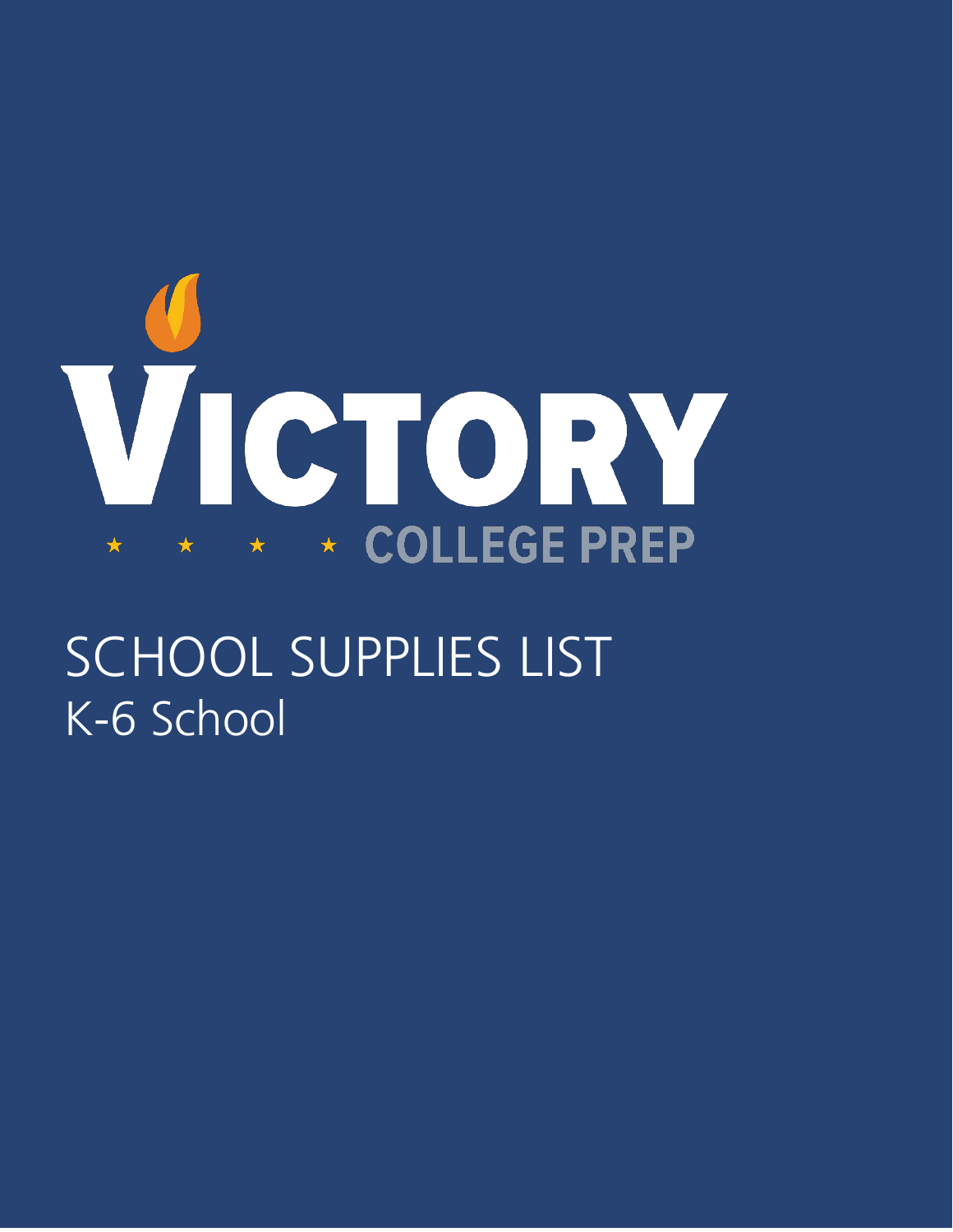### School Supplies List K-6 School KINDERGARTEN



- $\Box$  2 boxes of crayons (24 pack)
- $\Box$  4 boxes of tissue (Kleenex)
- $\Box$  4 containers of disinfecting wipes
- $\Box$  2 packs of #2 pencils
- $\Box$  1 pack glue sticks
- $\Box$  4 packages of page protectors
- $\Box$  4 packs dry erase markers
- $\Box$  5 plain plastic pocket folders
- $\Box$  1 binder (1 inch)
- 1 change of clothes including socks and underwear
- $\Box$  1 backpack
- $\Box$  2 packages of a healthy snack (enough for 27 students) *these snacks should be non-perishable/sealed so they can be stored during the year (animal crackers, pretzels, cheerios, fruit loops, fruit snacks etc.)*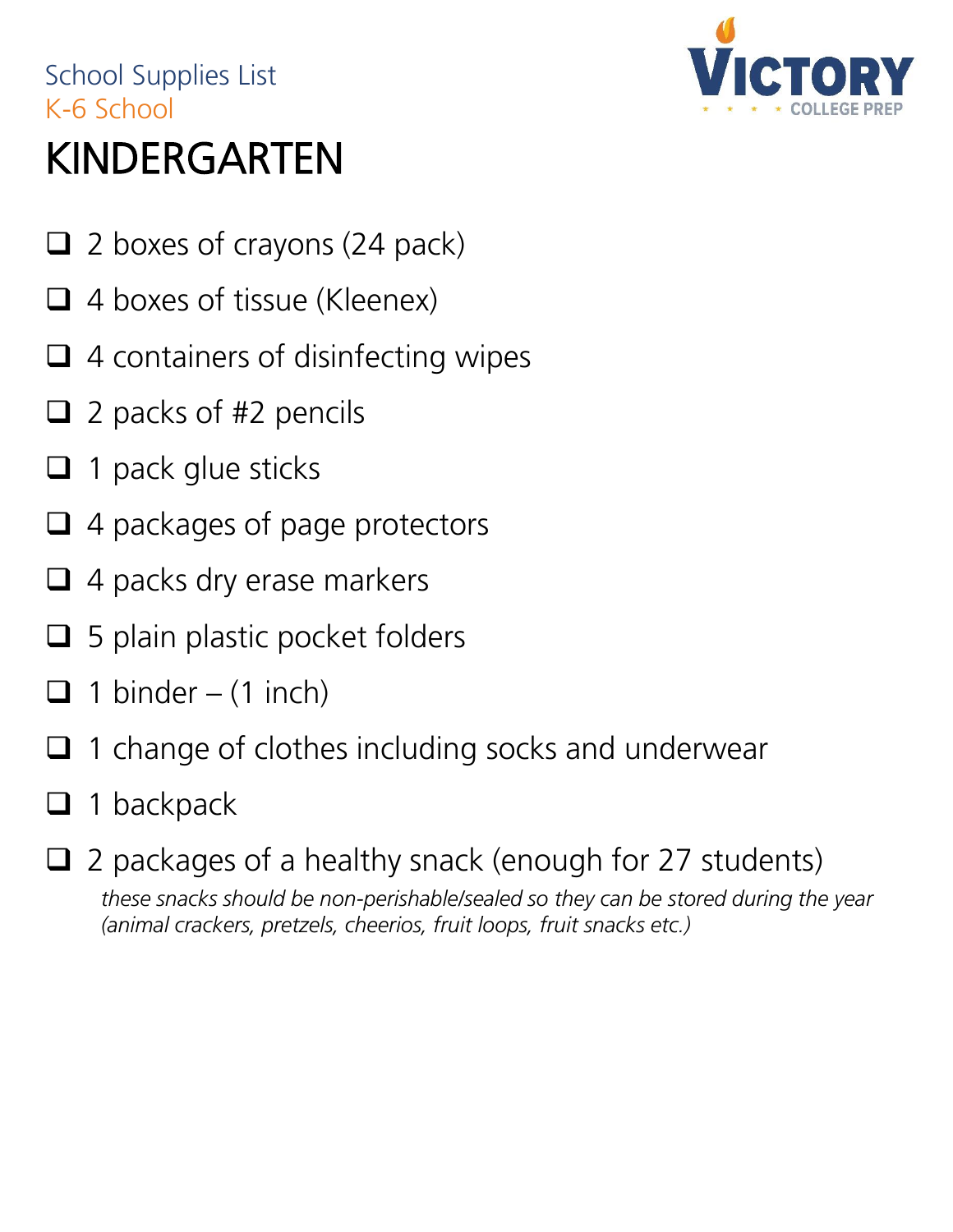- $\Box$  Construction paper
- $\Box$  Pencil box
- $\Box$  2 plastic folders (plain)
- $\Box$  1 one-subject spiral notebooks (plain)
- □ 2 boxes glue STICKS
- $\Box$  3 packs of #2 pencils
- $\Box$  1 pair of child's scissors
- $\Box$  2 boxes 10 pack markers
- $\square$  2 boxes of crayons (24 count)
- $\Box$  Pencil erasers (large pink)
- $\Box$  Ziplock bags (any size)
- $\Box$  2 containers disinfecting wipes
- $\Box$  2 boxes black dry erase markers
- $\Box$  2 boxes tissue

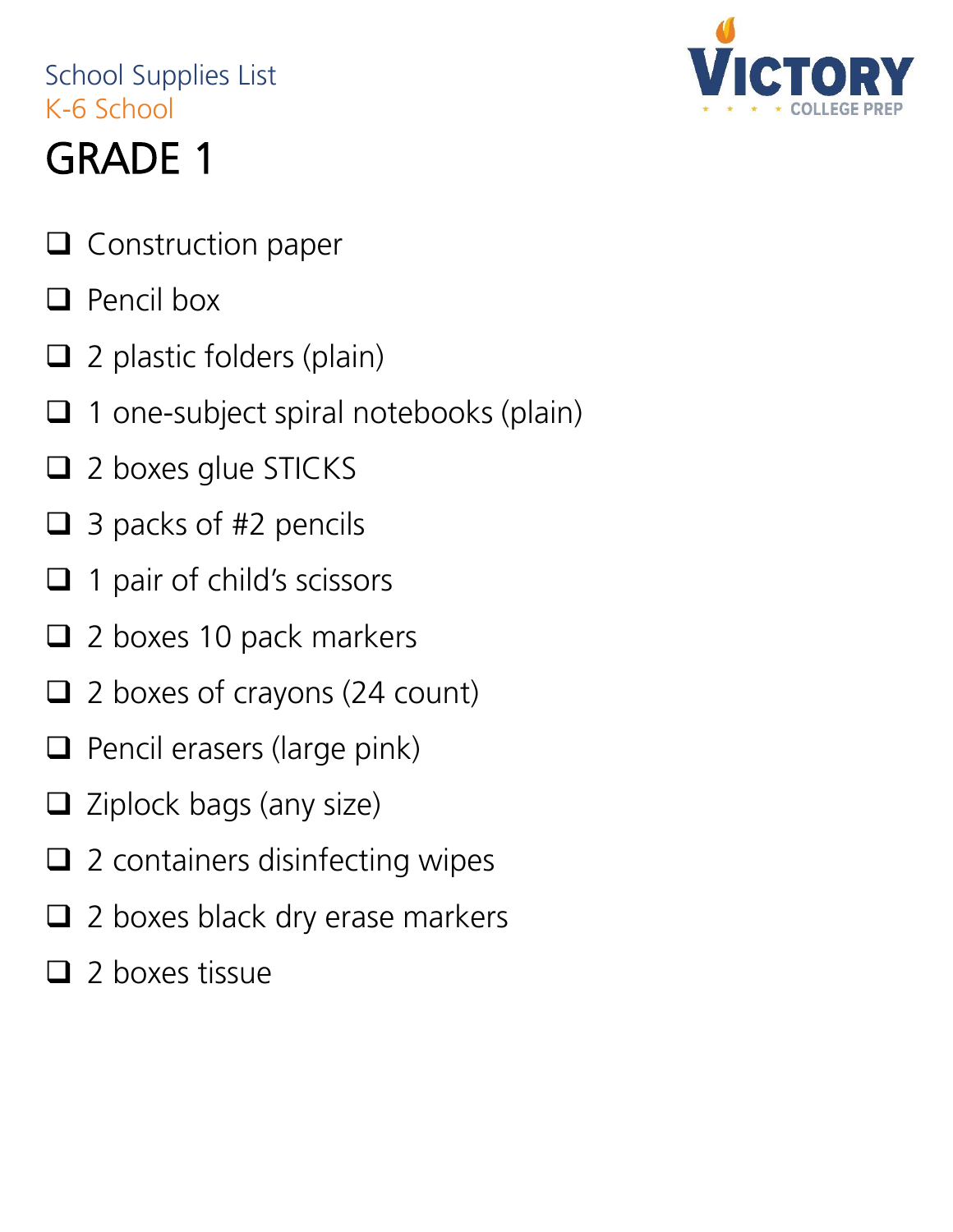

- □ 2 one-subject spiral notebooks
- $\Box$  2 boxes of #2 pencils
- $\Box$  art box or pencil bag
- $\Box$  2 packs of dry erase markers
- $\Box$  1 box of 24 crayons
- $\Box$  1 homework folder
- $\Box$  1 pack of glue sticks
- $\Box$  2 boxes of tissue
- $\Box$  disinfectant wipes
- $\Box$  hand sanitizer

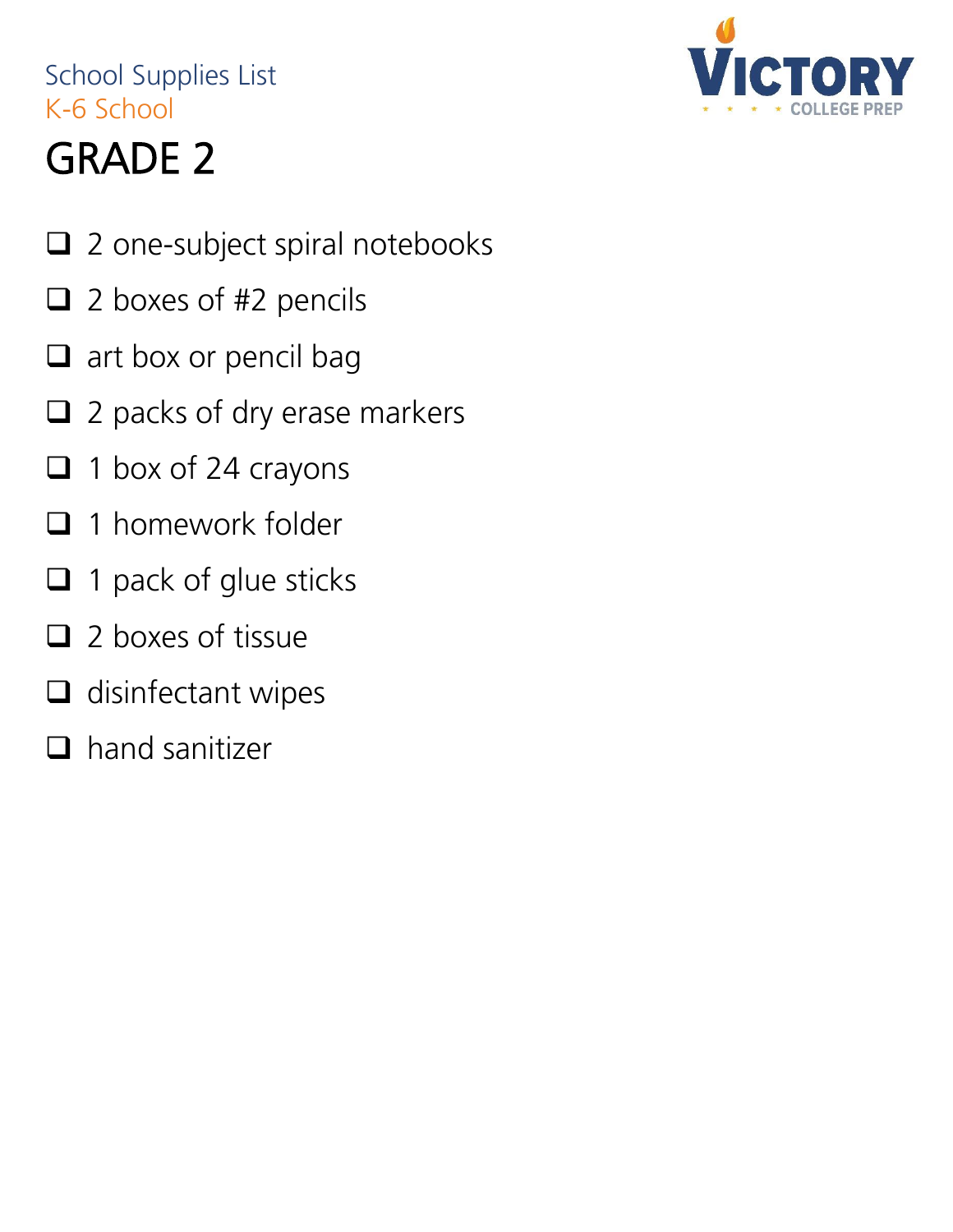

### GRADE 3

- $\Box$  1 spiral notebook
- $\Box$  3 plastic pocket folders
- $\Box$  1 package of markers (for class use)
- $\Box$  1 package of loose leaf paper
- $\Box$  2 packages of dry erase markers
- $\Box$  2 packages of pencils
- $\Box$  2 boxes of tissues
- $\Box$  1 package of erasers (not pencil toppers)
- $\Box$  1 bottle of hand sanitizer
- $\Box$  1 package of cleaning wipes
- $\Box$  Earbuds (to leave at school)

*Optional Items that can be donated for classroom use:*

- Post-its
- 1 package of black sharpies
- 1 package of colored pencils/crayons
- Index cards
- 1 package of white pr inter paper
- Ziplock bags (sandwich or quart size)
- Binder clips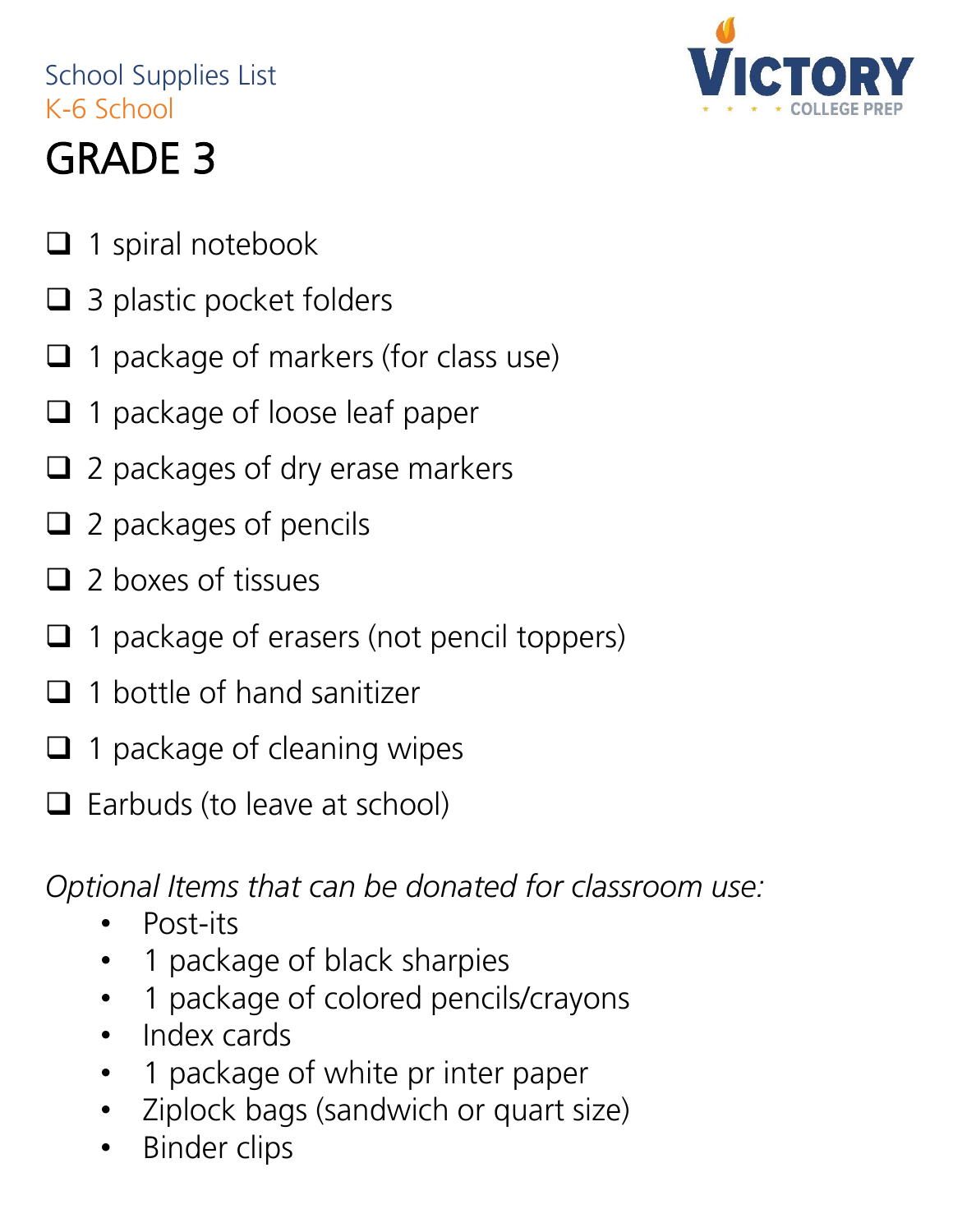

- $\Box$  3 packs of 12 pencils (no mechanicals please)
- $\Box$  2 boxes gallon size and 2 boxes sandwich size (resealable) of Ziploc bags
- $\Box$  2 pink erasers
- $\Box$  2 bottles hand sanitizer
- $\Box$  1 package of cleaning wipes
- □ 2 boxes Kleenex
- □ 4 glue sticks and 1 bottle of glue
- $\Box$  1 pack wide ruled loose leaf paper
- $\Box$  2 packs dry erase markers
- $\Box$  1 pack of 3x5 and 4x6 index cards
- $\Box$  6 plastic folders (2 red, 2 yellow, 2 blue)
- $\Box$  1 pair scissors
- $\Box$  2 spiral notebooks
- □ 2 composition notebooks
- $\Box$  crayons
- $\Box$  markers
- $\Box$  colored pencils
- $\Box$  pencil sharpener (shavings contained)
- $\Box$  pencil pouch or art box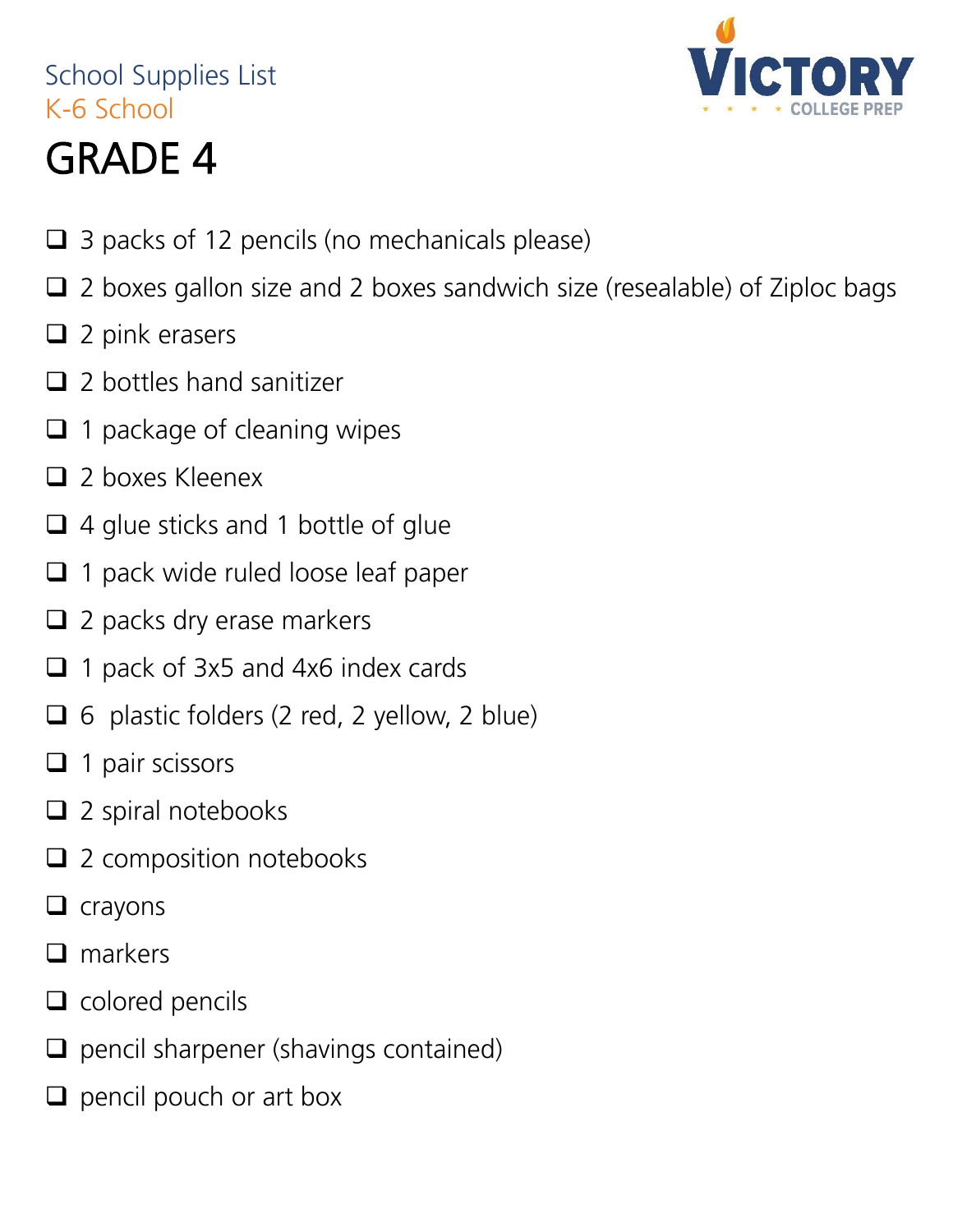- $\Box$  1 white binder (ELA)
- □ 2 spiral notebook (ELA and Math)
- $\Box$  5 packs of pencils
- $\Box$  1 bottle of hand sanitizer
- □ 2 packages of Clorox Wipes
- □ 1 pack of colored pencils
- □ 2 Boxes of tissues
- $\Box$  Multiple packs of dry erase markers
- □ 1 package loose leaf lined paper
- $\Box$  1 ream of white printer paper
- □ 4 plastic folders (red, yellow, green, blue)
- $\Box$  1 ruler
- $\Box$  2 big erasers
- $\Box$  1 package of highlighters
- $\Box$  1 package index cards
- $\Box$  1 pair of scissors
- $\Box$  1 package of glue sticks
- □ 2 boxes gallon Ziplock bags (1 gallon, 1 quart)
- $\Box$  1 earphones to keep at school